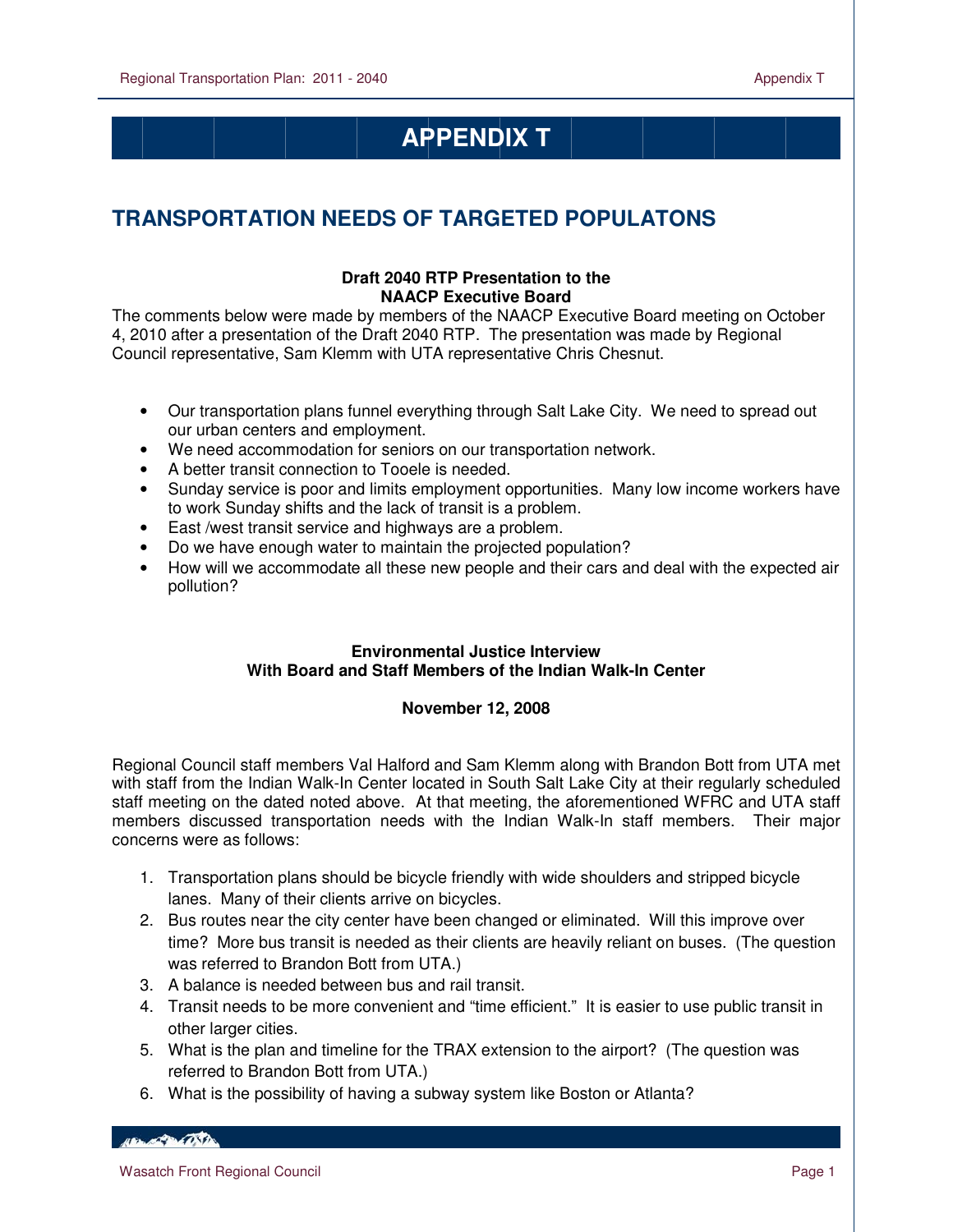- 7. Are streetcars planned for Sugar House or downtown? (The question was again referred to Brandon Bott from UTA.) More transit is needed downtown to alleviate congestion.
- 8. Bus tokens cannot be used on TRAX. Tokens for buses are given out at the Indian Walk-In Center and should work on TRAX as well.

#### February 1, 2011

Regional Council staff member Sam Klemm visited the Indian Walk-In Center Board of Directors meeting and presented the Draft 2011-2040 RTP. The Board members had several questions and concerns as noted below:

- Most of their clients ride buses. North / south bus service, while not great, seems adequate. East / west bus service is seriously lacking, however. They did support the bus rapid transit plans in the RTP which showed significant improvement on the west side of the Salt Lake Valley.
- The lack of evening and weekend service for the bus system makes travel difficult for their clients who have shift work employment.
- They noted that transit oriented development as called for in the adopted 'Vision' would be helpful to many of their clients.

#### **Environmental Justice Interview With The Amalgamated Transit Workers Union For The Utah Transit Authority October 19, 2009**

The Amalgamated Transit Workers Union Local 382 was represented by Union President Rod Dunn, Shop Steward Jim Allgier and by Santa Claus (This is not a misprint. It is his legal name). The interview was held in the Union office. The Regional Council was represented by Senior Planner Val Halford and Public Information Officer Sam Klemm.

- 1. Jim and Rod noted that UTA is having a difficult time building new capacity and paying workers a living wage. They realize there is a balancing act for management in building new capacity and maintaining the existing system.
- 2. Rod stated that there is a need for some fiscal responsibility which includes maintaining what we have and paying existing employees. We need to be careful about bringing on large amounts of new capacity which will require many new employees when we are having a difficult time giving adequate compensation to those we already have.
- 3. Jim liked the idea of bullet trains.
- 4. Rod suggested that there is no certain answer on the question of what the balance between additional buses and more fixed-guideway should be. They do support the current Frontlines 2015 construction program for TRAX and FrontRunner.
- 5. Rod expressed the opinion that fixed guideway routes fed by buses is the wave of the future.
- 6. Santa Claus expressed concern about the level of debt being incurred for the Frontlines 2015 program and suggested that we cannot sustain much more. We should just build what we have planned and leave it at that for now until we get some debt paid off.

#### **Environmental Justice Visit With Coalition de La Raza October 19, 2009**

HELLOW BACKER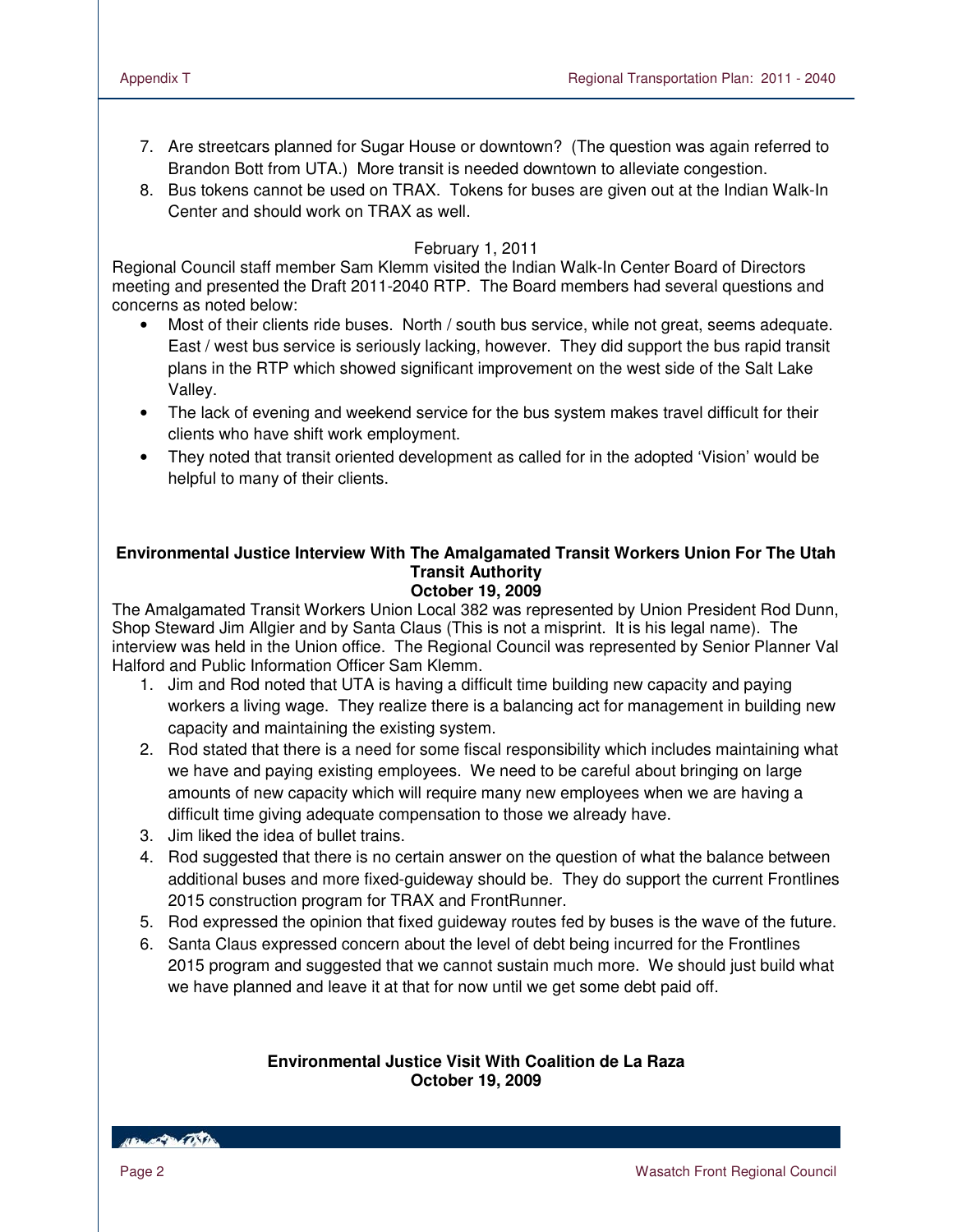Regional Council Representatives Scott Festin and Sam Klemm met with the governing Board for the Coalition de La Raza during one of their scheduled meetings at Centro Civico Mexicano in Salt Lake City. The purpose of the interview was to determine their transportation needs in preparation for the Update to the RTP. Board members in attendance were Board Chairman, Archie Archuletta and Board members Sergio Martinez, Jennifer Mayer-Glenn, and Frank Cordova. Their concerns are listed below.

- 1. Sergio: Will the new Plan be adopted in 2011? Is there still opportunity for input?
- 2. Archie: How far to the East/West TRAX connections go? What about Kearns? We need wider East/West roads.
- 3. Jennifer: Transit is important. "Our people rely on buses."
- 4. Jennifer and Sergio: There are few North/South bus routes on the west side. Bus patrons must go east to catch an north/south route and then go back out west.
- 5. Jennifer: The Latino community is reliant on buses for multiple job commutes which makes evening and weekend service very important. Mr. Klemm noted that zero car households are considered a special population that is carefully reviewed.
- 6. Sergio and Archie: Buses are more flexible than TRAX.
- 7. Archie: Buses should serve human service locations such as food banks, community medical clinics and Dept. of Work Force Services offices. Buses often drive right past them to a stop a half-mile away.
- 8. Sergio: "Are TRAX projects more cost effective than buses? TRAX fares are too high. \$2.50 is too much for poor riders. Could the transit system handle an increase in ridership if there was another spike in gasoline prices?
- 9. Sergio: Heavy trucks beat up the roads.

#### **Community Action Program Environmental Justice Interview September 16, 2009**

- 1. There is a need to increase employment center access, especially those located on the western side of Salt Lake City. UTA service to many large employment centers does not exist, or is unreliable for after-hours employees.
- 2. The 2100 South freeway signage is confusing and needs to be reexamined so that motorists have ample time to merge into the proper lane
- 3. West Jordan City's platform access for handicapped TRAX users is deficient. One is required to operate their wheelchair almost the entire length of the platform to gain access to the vehicles. This needs to be corrected.
- 4. Employment along 2100 South continues to grow, as does the traffic volume. Again, better access needs to be proved for those employed in this general location
- 5. West Valley City businesses are being impacted by the construction of the 3500 South BRT and LRT. I realize that this is a temporary situation, but the loss in sales revenue cannot be recaptured. What can be done to minimize the impact that isn't already being done?
- 6. We would like to have more information on the number, location, and type of Mountain View Corridor interchanges – different types (information only request)
- 7. I-80 through Rose Park is transit deficient
- 8. 2200 West, both north and south of I-80, is witnessing a good deal of employment growth as new businesses move in and there needs to be a UTA circulator to serve the needs of this street
- 9. The mobile home park at 1400 West and North Temple will it be removed when the TRAX line is extended down North Temple Street?

HELL OF THE ONE IN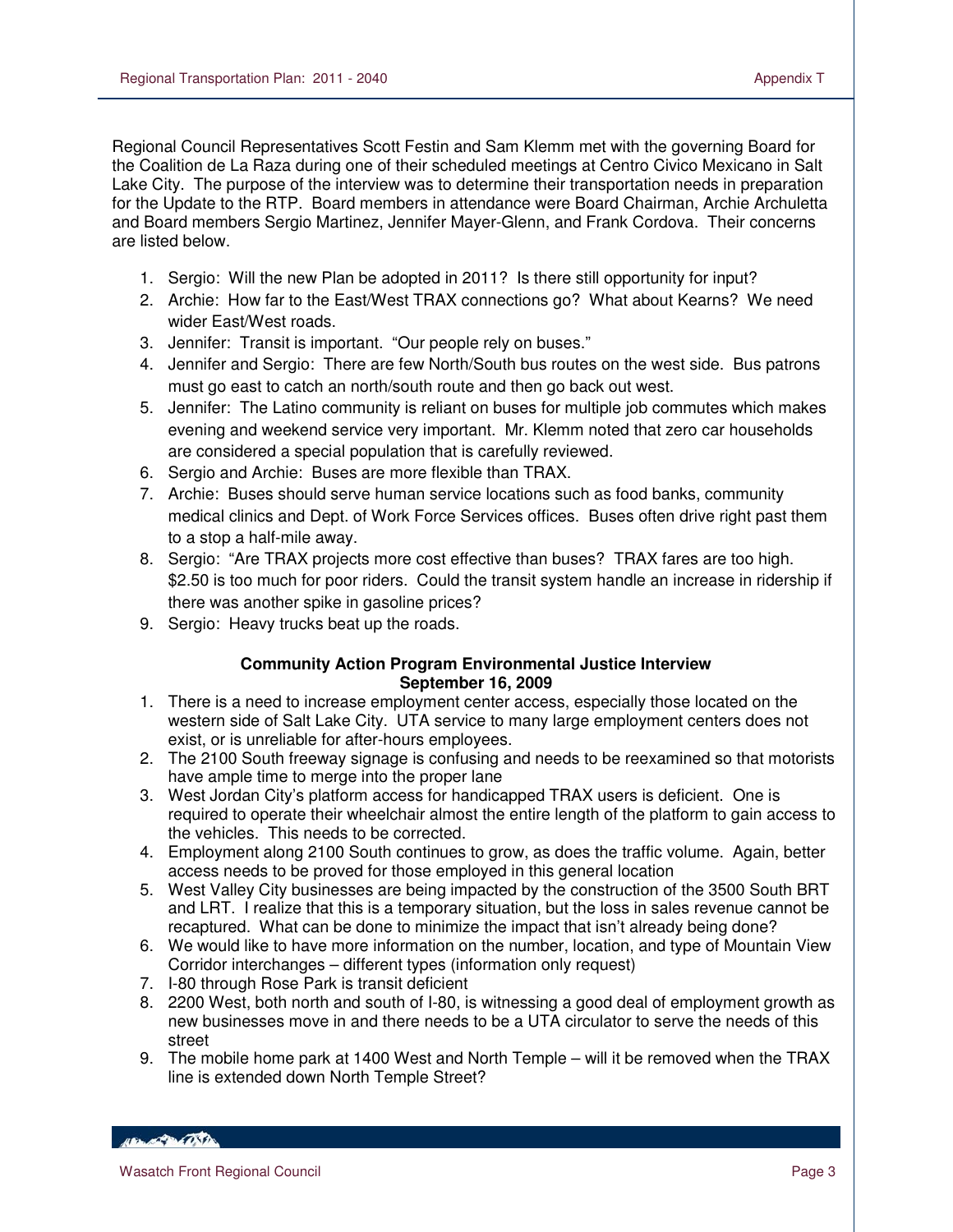- 10. Here is a message to carry back to the UTA Board Please raise fees or cut service on paratransit use. The demand for this specialized service is increasing and but patrons are not paying for the full value of door-to-door service.
- 11. UTA's route deviation procedure for impacted populations is working well and should be continued.
- 12. You should probably contact different Veterans groups, such as the American Legion, as these individuals also belong to special needs groups.
- 13. A three-quarter mile distance away from transit stop is too far for many people to walk and that is especially true for senior citizens.
- 14. More senior public transportation is needed, especially since a larger segment of our population is growing older
- 15. Is there anyway to come up with color code for transit lines to help reduce the confusion caused by the numbering system? If you need an example, look to Portland and learn from what they have done. The entire system is made simple to understand based on a color code system that is easy to learn. You know where the bus is coming from and where is it going to.
- 16. Work Force Services need better transit connections especially for those needing jobs. We should be more helpful for those unemployed.
- 17. There are real health concerns within the Salt Lake Valley and air quality issues need to be addressed
- 18. More TODs are needed and should be planned now especially since the cost of land continues to climb.

#### **Environmental Justice Interview With The Disability Rights Action Coalition October 6, 2008**

Regional Council staff members Val Halford and Sam Klemm met with the Board of Directors of the Utah Disability Rights Action Coalition at their regularly scheduled meeting on the dated noted above. At that meeting, WFRC chief planner Val Halford discussed transportation needs with the Board members and Sam Klemm took notes. The major concerns are as follows:

1. There is a problem with so many bus routes being cut. People cannot get to work and have to walk much farther to a bus stop. This is especially problematic in the winter.

2. "Transit service is spotty on the eastside, especially south of 8000 South."

3. UTA is very open about trying to get people on TRAX.

4. The new MAX bus rapid transit along 3500 South is nice but runs only during the day on weekdays and not at all on Sunday.

5. Bus service in Herriman is non-existent.

6. One particular Board member moved to West Jordan five years ago. The five bus routes that were active then have now been cut to two. Also, early morning routes have been cut and there is nothing from 8:50 a.m. until 11:50 a.m.

7. " UTA is killing its own ridership by moving routes around and then saying there is no ridership."

8. " Flex-Trans seems to be working ok for now."

9. One Board member lives in a large apartment complex. At that complex there are a number of special needs transit patrons who are picked up separately by different Flex-Trans buses and taken to the same sheltered workshop. The need for coordination is obvious.

10. Flex-Trans picks people up at their houses, drops them off at the bus stop, meets them when they get off and delivers them to their final destination. It would seem much easier to simply take them to their destination.

11. All buses now have lifts which is good. The weight limit is 600 pounds even though the lifts are rated at 800 pounds. UTA should give some consideration for some of the heavier powered wheel chairs.

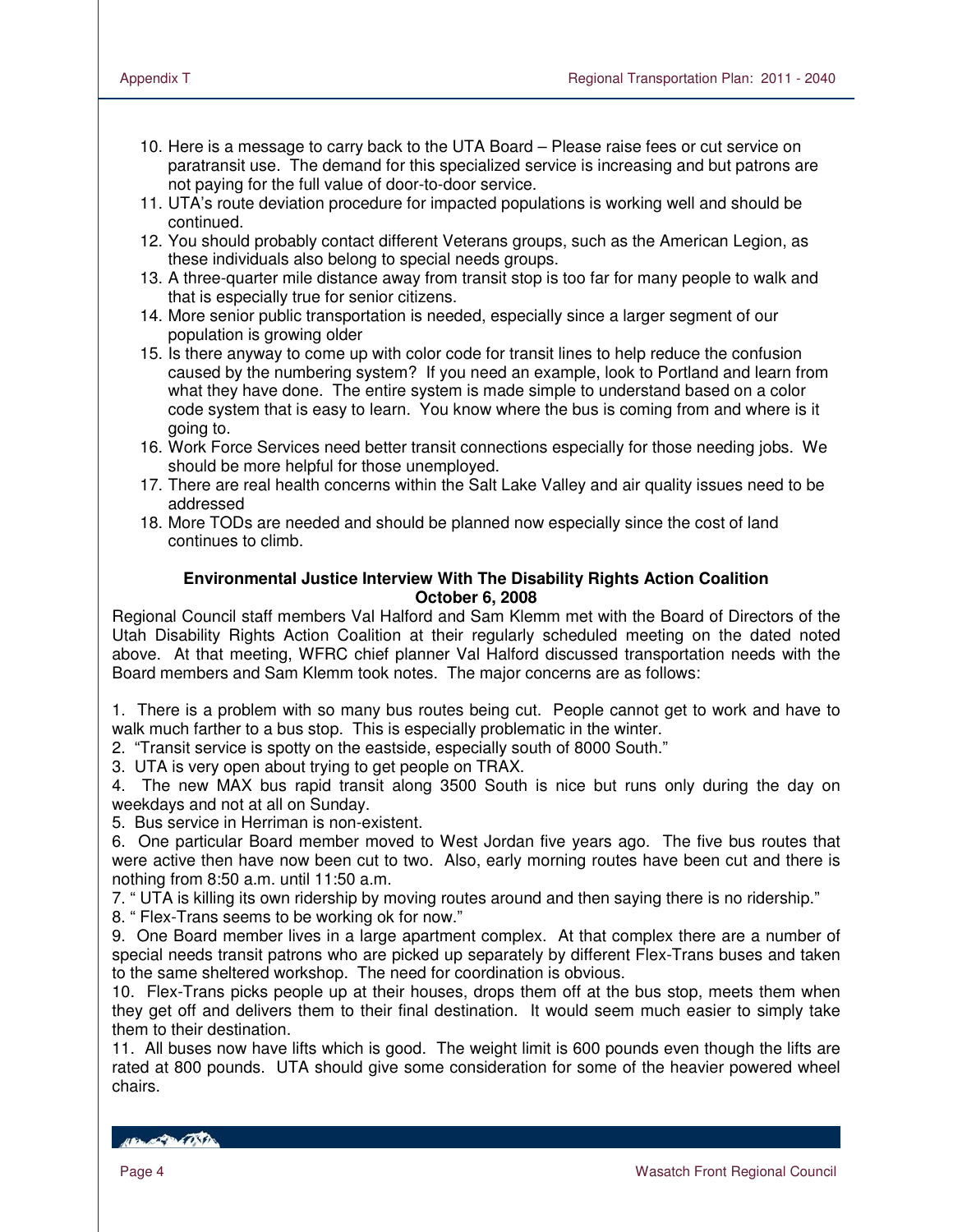12. There should be capacity on the buses for more than two wheel chairs. Sometimes the buses will have to pass people up because there are already two wheel chair patrons on the bus.

13. New money should be spent on buses first, then on fixed guideway projects.

14. There are still physical impediments at bus stops, especially in the winter and especially for wheel chair patrons.

15. The deviated route system seems to be working well.

16. It is better to have a larger number of small buses than a smaller number of larger buses.

17. Having a privately owned transit company in competition with UTA would be desirable.

18. The information phone bank at UTA closes at 6:30 p.m. There should be someone there as long as the buses are running in order to give updates on arrival times.

19. Multi-lingual signage is ok.

20. The bus shelters along FrontRunner are not ADA accessible.

21. Restrooms are needed at train stops. It can be a long time to wait after riding a bus to the train stop and then riding the train to a downtown destination.

22. The first priority for new money should be new bus routes.

#### **Environmental Justice Interview With Staff Members of the Indian Walk-In Center November 12, 2008**

Regional Council staff members Val Halford and Sam Klemm along with Brandon Bott from UTA met with staff from the Indian Walk-In Center located in South Salt Lake City at their regularly scheduled staff meeting on the dated noted above. At that meeting, the aforementioned WFRC and UTA staff members discussed transportation needs with the Indian Walk-In staff members. Their major concerns were as follows:

- 9. Transportation plans should be bicycle friendly with wide shoulders and stripped bicycle lanes. Many of their clients arrive on bicycles.
- 10. Bus routes near the city center have been changed or eliminated. Will this improve over time? More bus transit is needed as their clients are heavily reliant on buses. (The question was referred to Brandon Bott from UTA.)
- 11. A balance is needed between bus and rail transit.
- 12. Transit needs to be more convenient and "time efficient." It is easier to use public transit in other larger cities.
- 13. What is the plan and timeline for the TRAX extension to the airport? (The question was referred to Brandon Bott from UTA.)
- 14. What is the possibility of having a subway system like Boston or Atlanta?
- 15. Are streetcars planned for Sugar House or downtown? (The question was again referred to Brandon Bott from UTA.) More transit is needed downtown to alleviate congestion.
- 16. Bus tokens cannot be used on TRAX. Tokens for buses are given out at the Indian Walk-In Center and should work on TRAX as well.

#### **Environmental Justice Interview With The NAACP Executive Board November 2, 2008**

Regional Council staff members Ned Hacker and Sam Klemm met with the Board of Directors of the Utah Branch of the National Association for the Advancement of Colored People (NAACP) at their regularly scheduled meeting on the dated noted above. At that meeting, WFRC staff members Ned Hacker and Sam Klemm discussed transportation needs with the Board members. The major concerns are as follows:

HELL OF THE CONTROL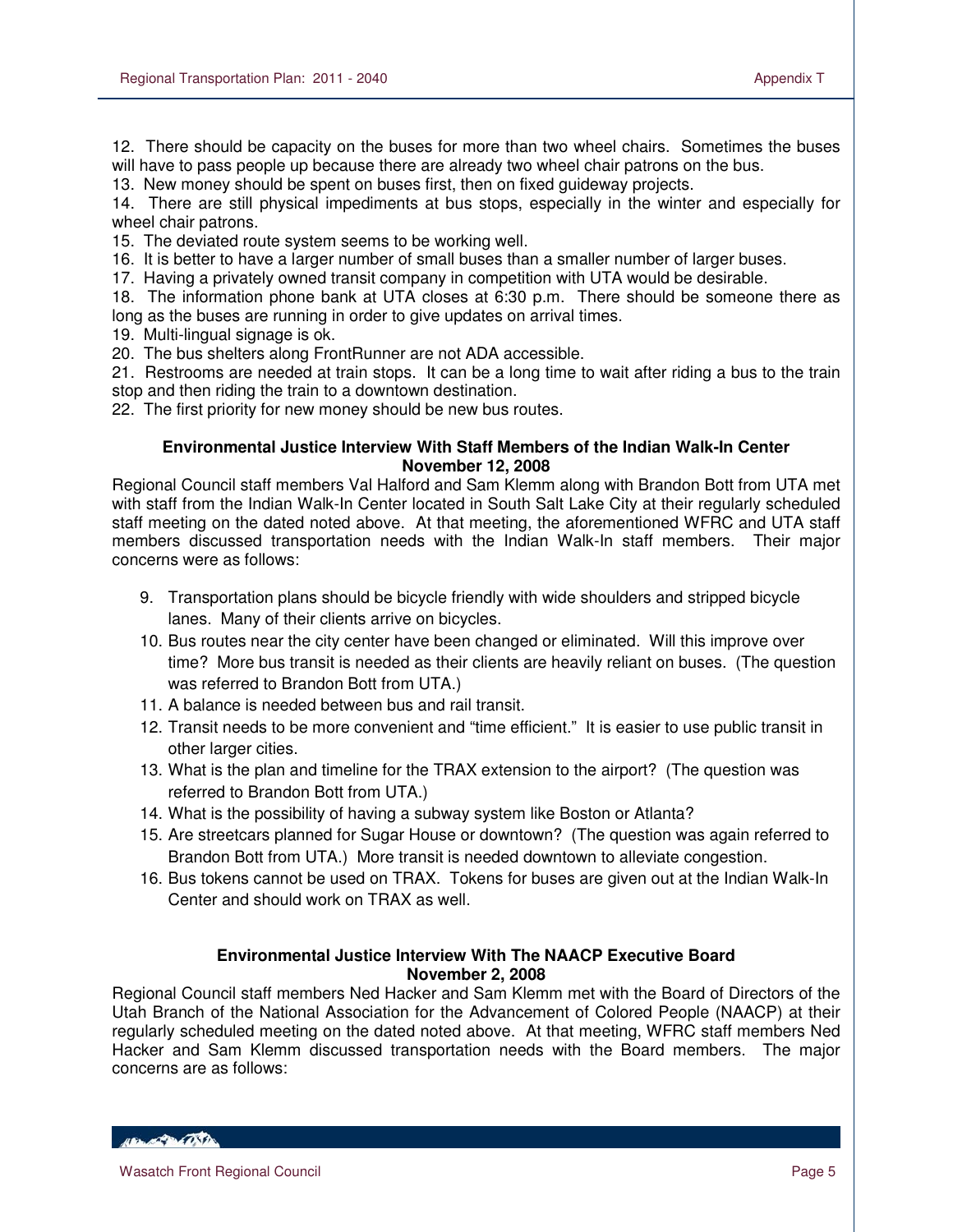- 1. Be mindful of the elderly population that cannot drive.
- 2. Transit fares should be reasonable. In some cities, the elderly ride free.
- 3. UDOT and UTA operate independently. Rather, they should work as one.
- 4. Magnetic levitation trains should be considered.
- 5. Additional east / west capacity is needed on the west side of the Salt Lake Valley.
- 6. Emergency response for major transit and highway facilities should be reviewed. For example, fire hydrants should be near TRAX stops.
- 7. Be mindful of roadway aesthetics. The interchanges at 10600 South and Pleasant Grove are nice.
- 8. Security of major infrastructure should be a consideration.
- 9. More emphasis is needed on projects that will lower our carbon footprint.
- 10. "Think about two HOV lanes."
- 11. Bicycle and pedestrian access are important.
- 12. Better transit to Tooele and Magna is needed.

#### **Salt Lake County Aging Services--Salt Lake County Senior Transportation Interviewed as part of the Mobility Study sponsored by WFRC January 21, 2009**

- 1. Salt Lake County Senior Transportation provides transportation service to seniors residing in Salt Lake County. This transportation program is operated with a combination of 28 vehicles operated by both paid staff and volunteer drivers and volunteer drivers using their own vehicles. Taxis are also used. This program is in addition to a parallel program of vans that are "stationed" at all but a few of the 17 senior centers scattered about the county. This latter program is managed by David Tamer (801-468-2764) and Emma Houston (801-468- 2761), also of Aging Services.
- 2. This senior transportation program operates on weekdays only (from roughly 8am to 5 pm) and only accommodates requests for trips to medical appointments and to get prescriptions and other "essential" business appointments (e.g., trips to the social security office, to nursing homes, to see an attorney, etc.) Requests are placed up to a week in advance. Standing orders are also accepted. The program also provides shopping shuttles 4 days a week (not on Wednesday.
- 3. The 28-vehicle fleet consists of two 10-passenger "straight" vans, twenty 4-door sedans, six accessible minivans. Most (17) of these vehicles are stored at the County motorpool facility nearby Aging Services; 9 others are stored at the County's fleet maintenance facility in Midvale. The remaining two vehicles are stored at facilities in Granger and Kearns. The program utilizes Jiffy Lube for PMs and oil changes, and the County Fleet in Midvale for other maintenance. Fueling is done both at the Motorpool and County Fleet.
- 4. The program has 21 paid drivers (11 full-time, 2 30 hour/week, and 8 half-time), as well as 50 volunteer drivers. Of the 50 volunteers, 32 driver the county vehicles, while 18 driver their own cars (for which they are reimbursed \$0.38 per mile. Upon occasion the program will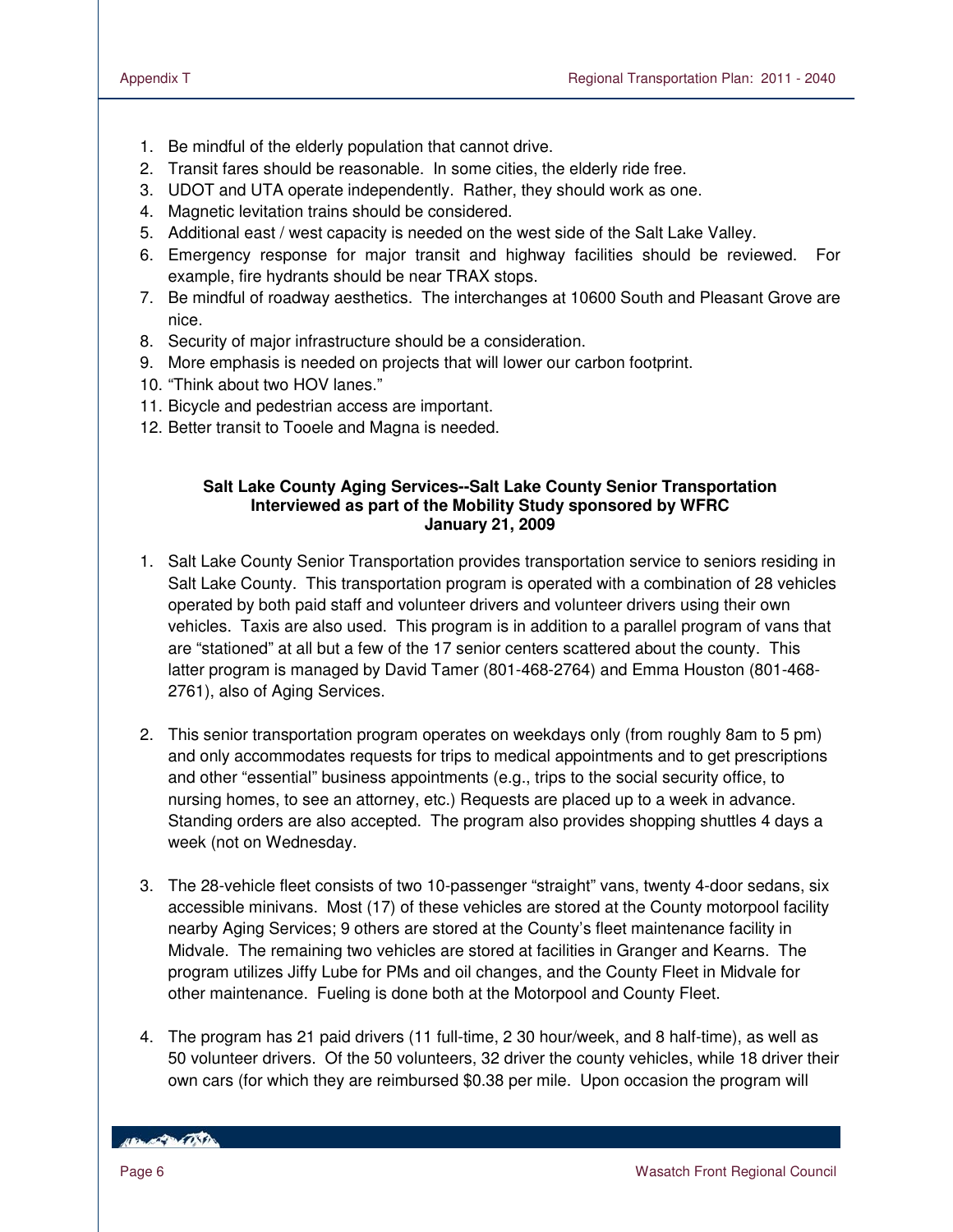also utilize taxicabs for back-up purposes, and late afternoon trips. Aging Services has a contract with Ute Cab and is charged the meter rate less a 5% discount.

- 5. In addition to Bob, office staff includes 1 full-time scheduler/dispatchers; one 3/4 time dispatcher, and one half-time call-taker, and one full-time office coordinator, all of whom provide call-taking functions. There is also a volunteer driver coordinator. RouteMatch's scheduling system supports the program.
- 6. The program serves approximately 50,000 trips per year or about 200 trips per day. In December 2008, the program provided 3,822 trips, of which 2,995 were medical trips and 769 were shopping trips. These also include 714 trips that were served by volunteer drivers and 58 trips that were served by taxis. There were 379 cancellations, 88 no-shows. The three biggest destinations are (1) dialysis centers; (2) the University of Utah Hospital; and (3) the VA Medical Center.
- 7. The annual budget for this program is approximately \$1.5 million. Owing to a high number of volunteer drivers and in-house support services, the cost per hour is extremely low at \$27.35 per hour. The cost per trip at \$26.23 is surprisingly high given the hourly costs. This calculates to a very low 1.04 persons per hour productivity. Part of this low priority can be explained by a high average trip length at 12.05 miles per trip.
- 8. Service Area: Salt Lake County
- 9. Trip purposes served: Demand-response trips for medical purposes and prescriptions, and essential business appointments; shopping shuttles
- 10. Trip volume: 50,000 trips per year.
- 11. Persons served: Seniors residing in Salt Lake County
- 12. Mission: Providing rides for seniors who have no other means of transportation
- 13. Services: Door-to-door trips to clients for medical trips, prescription trips, and essential business trips. Also provides shopping shuttles 4 days per week.
- 14. Vehicles: 28 vehicles 9 two 10-passenger "straight" vans, twenty 4-door sedans, six accessible minivans) plus volunteer drivers driving their own vehicles. Aging Services has a contract with Ute Cab and is charged the meter rate less a 5% discount.
- 15. Annual expenses: \$1.5 million. Trips average 12 miles each and cost \$26.23.
- 16. Transportation staff: 21 paid drivers, 32 volunteers who drive county vehicles, and 18 volunteers who drive their own cars (for which they are reimbursed \$0.38 per mile). Office staff includes 1 manager, 1 full-time scheduler/dispatchers; one 3/4 time dispatcher, and one half-time call-taker, and one full-time office coordinator, all of whom provide call-taking

**Control Marsh**